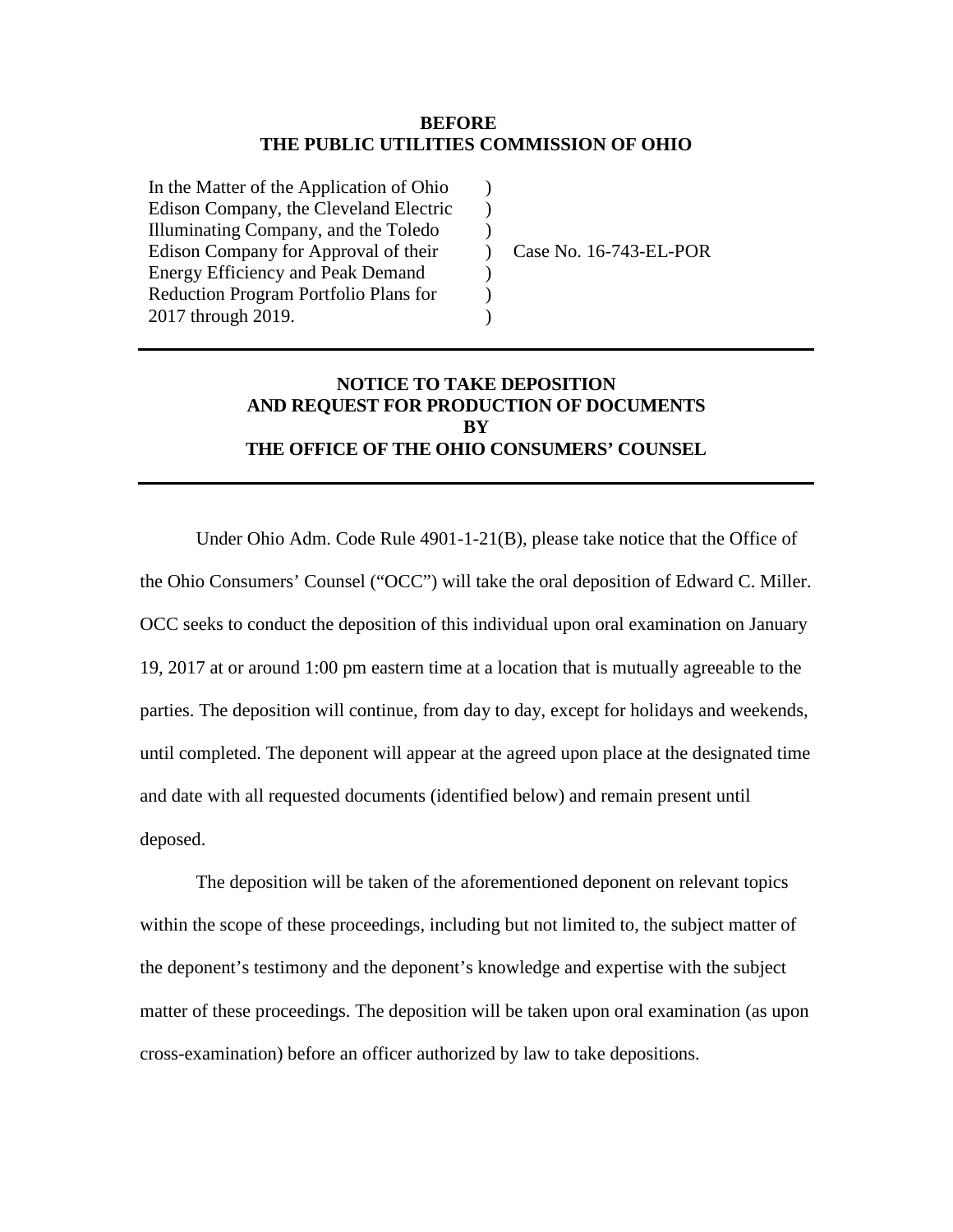Under Ohio Adm. Code Rules 4901-1-21(E) and 4901-1-20, the deponent is requested to produce, at least 24 hours prior to his deposition, all documents relating to his responsibilities with respect to Case No. 16-743-EL-POR and responses to discovery that were authored by the deponent or were provided to OCC with input from the deponent. Additionally, the deponent shall produce documents including, but not limited to, the results of any studies done for these proceedings and any backup documents, including raw data for such studies, any documents relied upon or cited in the pre-filed testimony, and any workpapers that support the pre-filed testimony.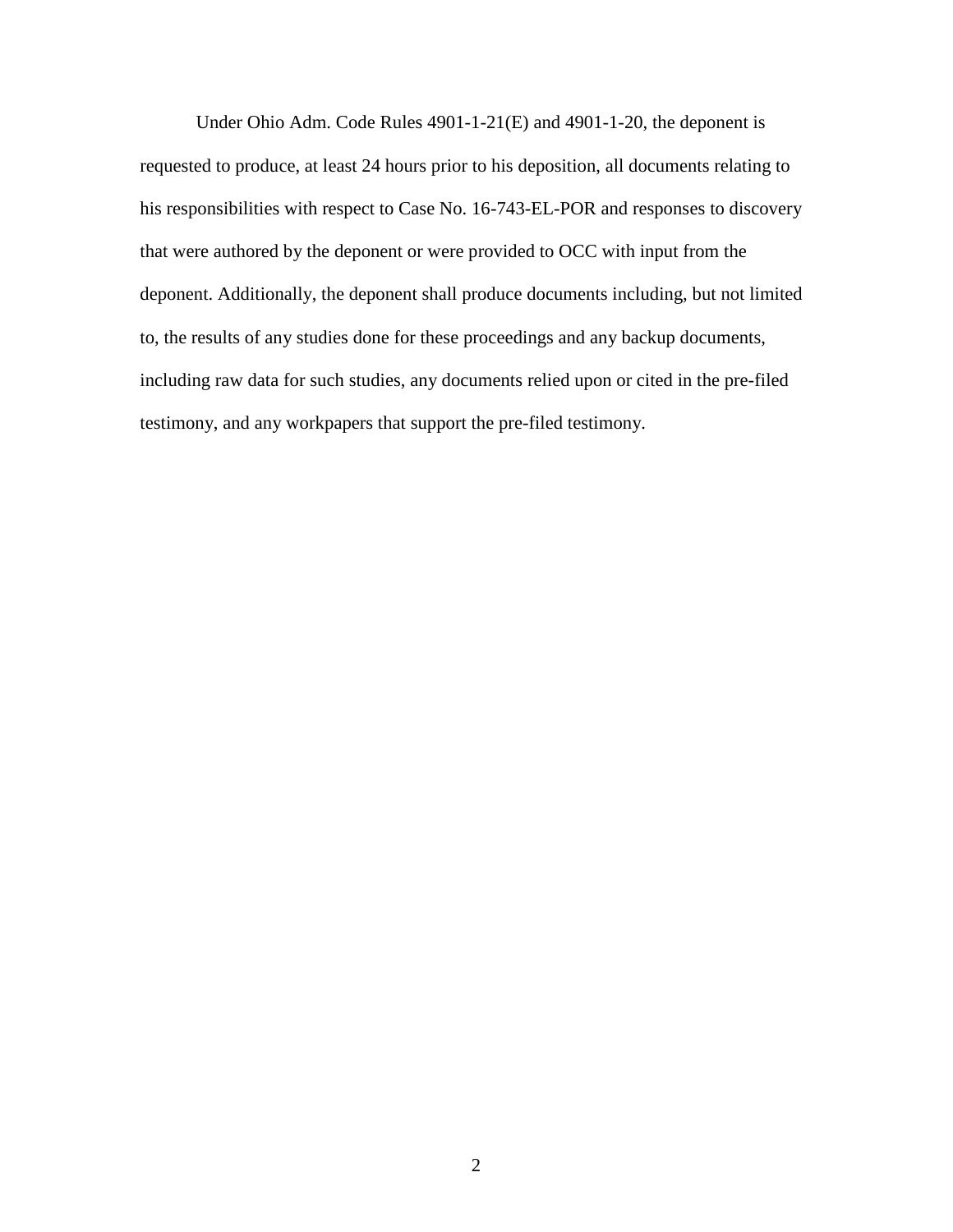Respectfully submitted,

## BRUCE WESTON (0016973) OHIO CONSUMERS' COUNSEL

*/s/ Christopher Healey*  Christopher Healey (0086027) Counsel of Record Assistant Consumers' Counsel

**Office of the Ohio Consumers' Counsel**  10 West Broad Street, Suite 1800 Columbus, Ohio 43215-3485 Telephone: (614) 466-9571 (Healey direct) christopher.healey@occ.ohio.gov (will accept email service)

Dane Stinson (0019101) Bricker & Eckler LLP 100 South Third Street Columbus, Ohio 43215 Telephone: (614) 227-4854 dstinson@bricker.com (will accept email service)

Outside Counsel for the Office of the Ohio Consumers' Counsel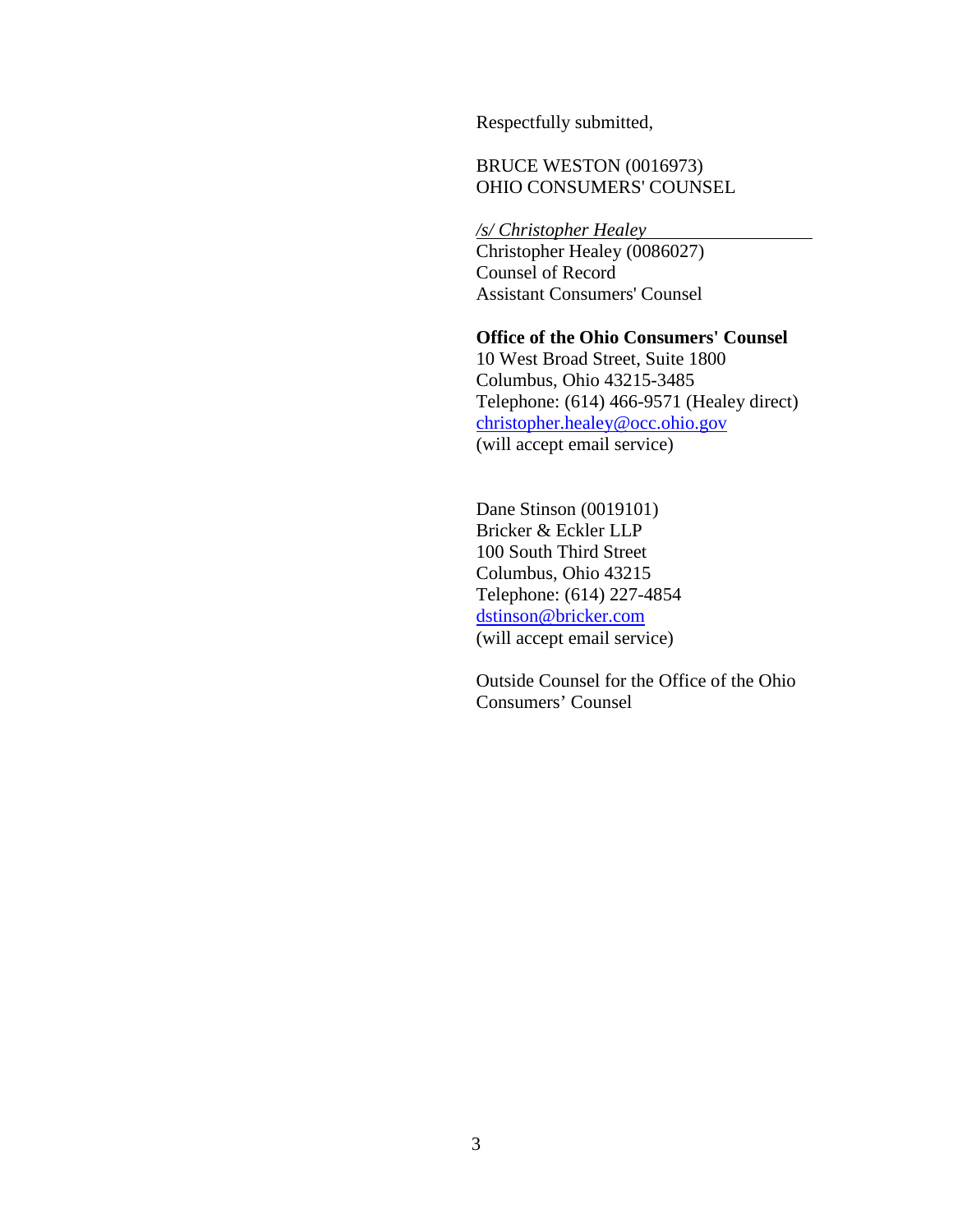#### **CERTIFICATE OF SERVICE**

It is hereby certified that a true copy of the foregoing Notice to Take Deposition and Request for Production of Documents was served by electronic transmission upon the parties below this 10th day of January, 2017.

> */s/ Christopher Healey*  Christopher Healey Assistant Consumers' Counsel

### **SERVICE LIST**

mfleisher@elpc.org tdougherty@theOEC.org mleppla@theoec.org cmooney@ohiopartners.org ricks@ohanet.org mwarnock@bricker.com dborchers@bricker.com dparram@bricker.com mpritchard@mwncmh.com sechler@carpenterlipps.com gpoulos@enernoc.com callwein@keglerbrown.com Natalia.messenger@ohioattorneygeneral.gov John.jones@ohioattorneygeneral.gov

cdunn@firstenergycorp.com eostrowski@firstenergycorp.com leiterr@firstenergycorp.com Kjklaw@yahoo.com mrgladman@jonesday.com stostado@jonesday.com jfinnigan@edf.org rdove@attorneydove.com Bojko@carpenterlipps.com perko@carpenterlipps.com paul@carpenterlipps.com rkelter@elpc.org joliker@igsenergy.com swilliams@nrdc.org

Attorney Examiner:

Richard.bulgrin@puc.state.oh.us